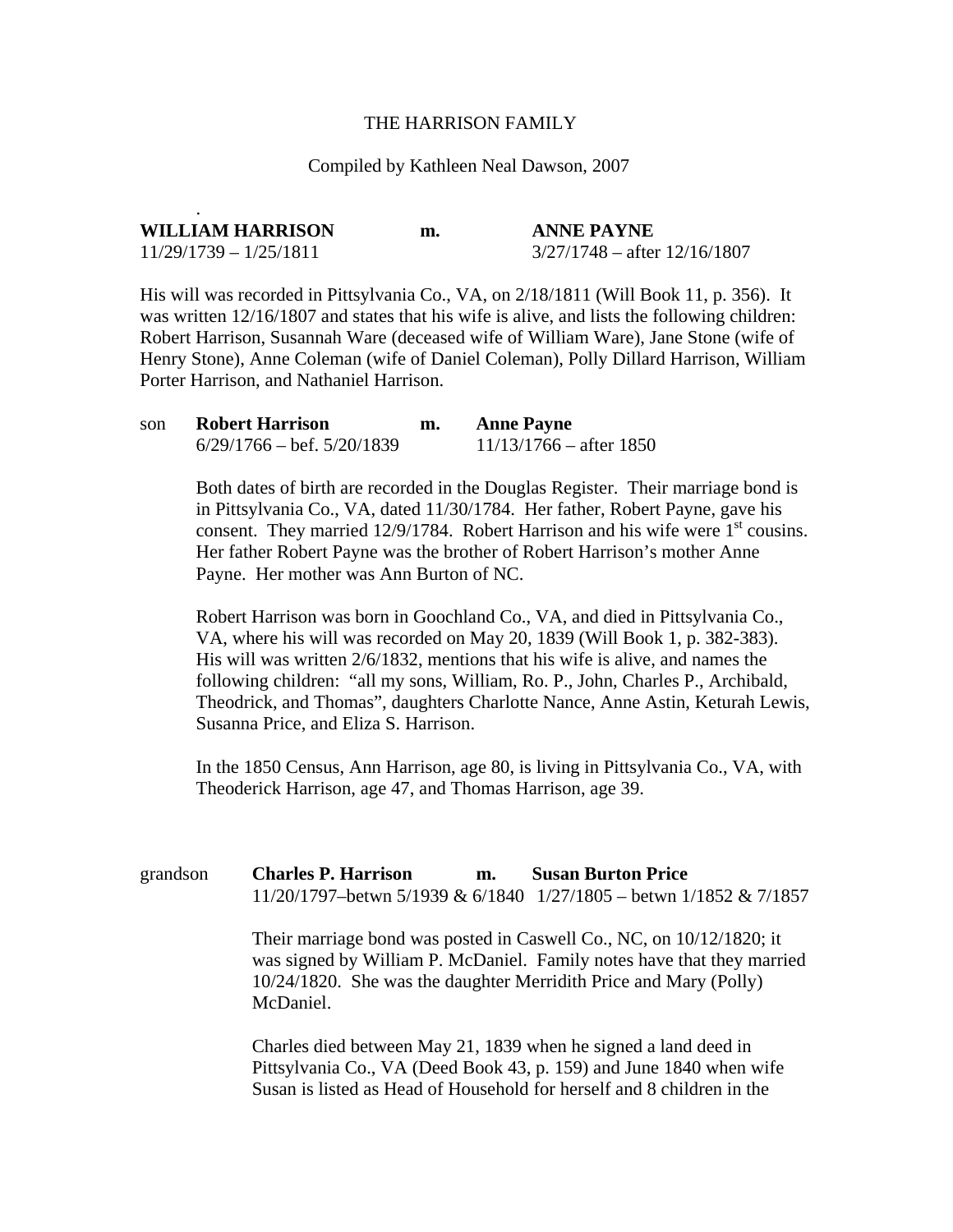Federal Census of Caswell Co., NC. Family lore says before Feb. 1840. The land deed in 1839 indicates that he is living in Caswell Co., NC.

Susan died between Jan. 10, 1852, when she signed permission for the marriage bond of her daughter Maria Louise (Caswell Co., NC) and July 1, 1857 when her brother's will refers to her as deceased (Caswell Co., NC, Will Book S, p. 282)

The children of Charles P. Harrison and Susan Burton Price are listed below. Information on the families of Eliza Jane, Major James, and Thomas P. was provided in a letter to Kathleen Fulton Neal by the daughter of Major James Harrison, Helen H. Niven, in 1936 from Pine Bluff, AR.

| a.             | Mary Burton Harrison<br>$10/7/1821 - 10/20/1823$                                                                                                                                                                                                                                                                                                                                                   |
|----------------|----------------------------------------------------------------------------------------------------------------------------------------------------------------------------------------------------------------------------------------------------------------------------------------------------------------------------------------------------------------------------------------------------|
| b.             | Eliza Jane Harrison<br><b>Edmund Reid Harrison</b><br>m.<br>$1/6/1824 - 12/14/1901$<br>$1813 - 8/13/1865$                                                                                                                                                                                                                                                                                          |
|                | They married in Caswell Co., NC, on 9/13/1844. They are buried<br>in Arkansas.<br>(1)<br>Mildred Harrison<br>Dandridge Harrison<br>(2)<br>(3)<br><b>Howell Reid Harrison</b><br>Harriet Leona Bull<br>m.<br>(4)<br><b>Ferdinand Harrison</b><br><b>Bell Harrison</b><br>(5)<br><b>Edmund Harrison</b><br>(6)<br>Maggie Harrison<br>(7)                                                             |
| $\mathbf{c}$ . | <b>Harriet Susan Harrison</b><br>Alexander (Zan) Kerr Pinnix<br>m.<br>$8/20/1822 - 6/10/1901$<br>11/3/1826                                                                                                                                                                                                                                                                                         |
|                | They married in Caswell Co., NC on 4/28/1848 (bond date). He<br>$\mathbf{A}$ $\mathbf{A}$ $\mathbf{A}$ $\mathbf{A}$ $\mathbf{A}$ $\mathbf{A}$ $\mathbf{A}$ $\mathbf{A}$ $\mathbf{A}$ $\mathbf{A}$ $\mathbf{A}$ $\mathbf{A}$ $\mathbf{A}$ $\mathbf{A}$ $\mathbf{A}$ $\mathbf{A}$ $\mathbf{A}$ $\mathbf{A}$ $\mathbf{A}$ $\mathbf{A}$ $\mathbf{A}$ $\mathbf{A}$ $\mathbf{A}$ $\mathbf{A}$ $\mathbf{$ |

was the son of Joseph N. Pinnix and Elizabeth (Betsey) Kerr. On 09 Oct 1854, Alexander Pinnix bought 22 acres that bordered his land on the west from Thomas D. Harrison, who married Harriet's sister Virginia Caroline (Caswell Co., NC, Deed Book JJ, p. 802).

The will of Alexander K. Pinnix was written 03 Apr 1898 and probated 10 June 1901 in Caswell Co., NC (Will 1184, Will Book B, p. 412). He mentioned children E.V. Hatchet, Mary E. Coleman, J.C. Pinnix, John E. Pinnix, and the lawful heirs of his son William B. Pinnix.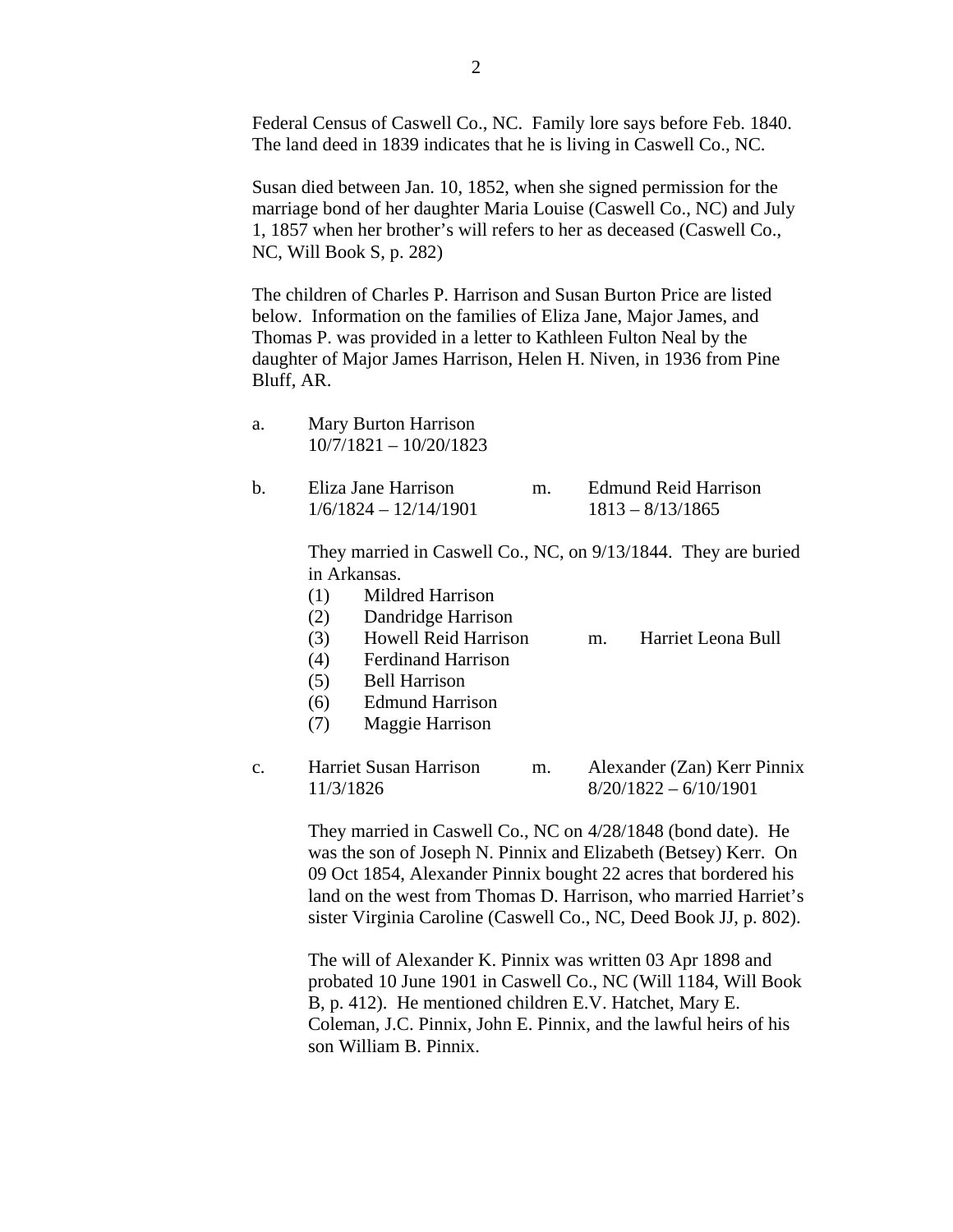- (1) Eilzabeth Virginia Pinnix m. Hillary Franklin Hatchett (a) Charles M. Hatchett
	- (b) Eugene Linwood Hatchett m. Lillian Alice Fulton 12/28/1876 – 12/31/1944

They married 25 Sep 1907 in Pittsylvania Co., VA. They are buried in Highland Burial Park, Danville, VA, near her parents, Major Thomas Fulton and Nannie Henderson Hylton.

- (c) Mabel Virginia Hatchett m. Edgar Cameron Wright
- (2) Mary E. Pinnix m. Coleman
- (3) William B. Pinnix I have a letter written by WB from Danville, VA, in early 1938 that names some of his mother's brothers and sisters.
- (4) Joseph Charles (Charlie) Pinnix
- (5) John Edgar (Ed) Pinnix
- d. Ann Virginia Caroline Harrison m. (1) Thomas D. Harrison 8/12/1827 – 8/16/1906 d. aft. 04 Dec 1855

They married 4/30/1844. Marriage bond is in Caswell Co., NC; bondsman was Geo. W. Price. Thomas D. Harrison was from Rockingham Co., NC. On 04 Dec 1855, he sold land to Alexander K. Pinnix, his brother-in-law (Caswell Co., NC, Deed Book JJ, p. 803).

| Virginia Caroline | m. (2) Smith Coleman Fulton |
|-------------------|-----------------------------|
|                   | $10/28/1825$ – Sept. 1891   |

They married 4/14/1867. Marriage bond in Pittsylvania Co, names his parents and hers, and that they were both widowed. No children from either of her marriages. Smith Coleman Fulton had 4 children from his previous marriage, who lived with them.

- e. Major James Harrison m. (1) Pauline Cabell 9/20/1829 – 6/23/1889 1832 – Sept 1863
	- (1) Charles Harrison
	- (2) Dillard Venerable Harrison
	- (3) Major Price Harrison
	- (4) Virginia (Jennie) Reid Harrison m. W. H. Danby
	- (5) Annie Boyd Harrison died as infant
	- (6) Robert Thomas Harrison died as boy

 Major James m. (2) Sarah Tennessee Robertson 9/20/1829 – 6/23/1889 12/20/1845 – March 1913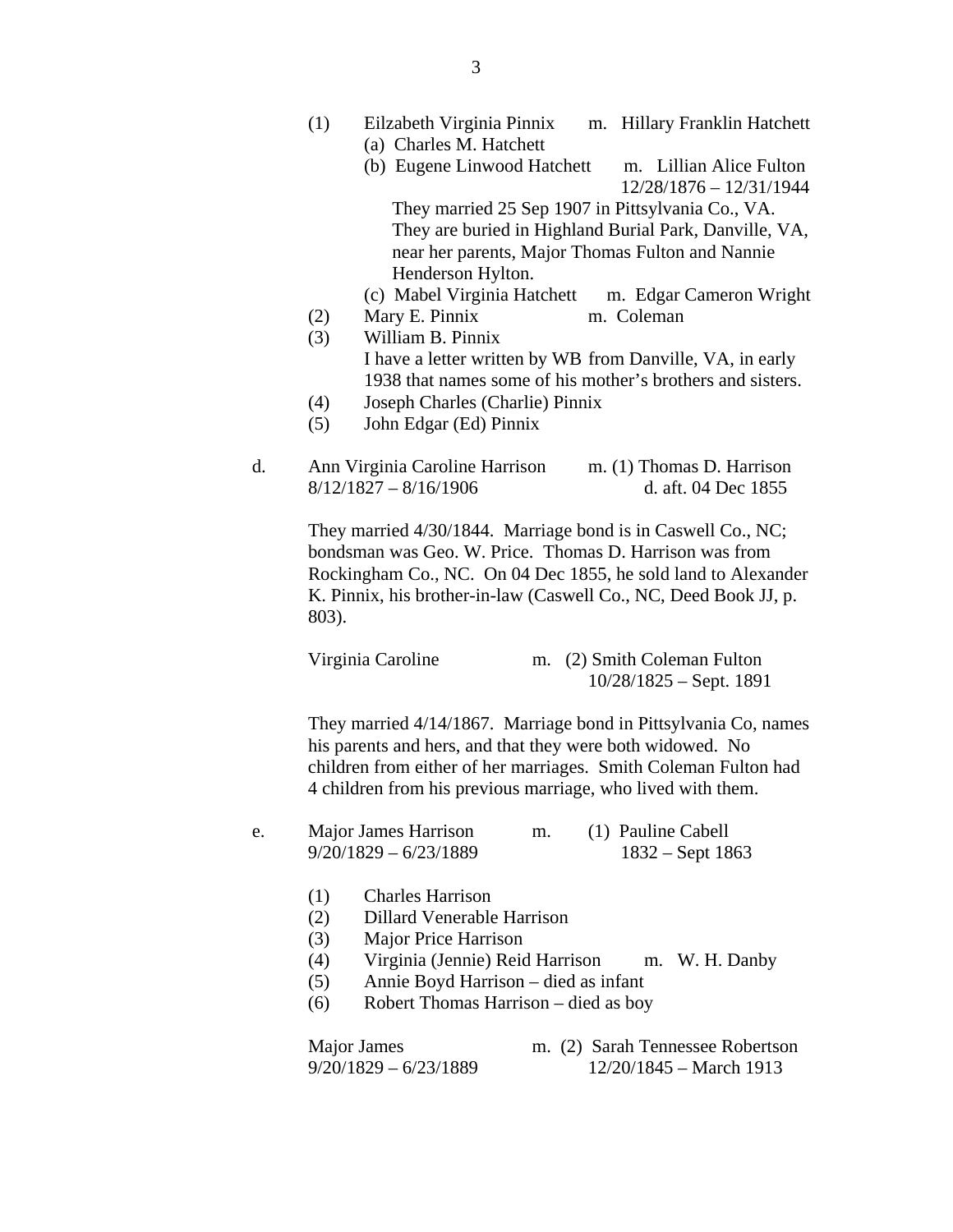- (7) Helen Harrison m. D. Burke Niven
- (8) Burton Harrison (female) m. J. D. Niven
- (9) May Harrison m. J. H. Calvert She married at age 17, and died the same year.
- (10) Fred Harrison
- (11) Jessie Harrison died as baby
- (12) Bessie Harrison died as baby
- f. Thomas P. Harrison m. Mary F. Atkinson 11/3/1831 – after Aug. 1906

They married in Caswell Co., NC, on 11/4/1852 (marriage bond dated 10/19/1852; bondsman was James M. Burton). In 1906, Thomas was named in his sister Caroline Virginia's obituary as living in Fayetteville, AR.

- (1) John Harrison
- (2) Will Harrison
- (3) Jeff Harrison

| Agnes Williamson Harrison m. | James M. Coleman       |
|------------------------------|------------------------|
| $1/15/1833 - 7/10/1915$      | 12/20/1816 - 7/19/1885 |

They married in Caswell Co., NC, on 1/9/1850 (Marriage bond may be 1/5/1850, as that was given as an alternate date of marriage.) The Federal Census of 1850 has them in Pittsylvania Co., VA. Both Agnes and James had sisters who had married Fultons in Pittsylvania Co, and had moved there. Most of the information on this family comes from notes of Kathleen Fulton Neal written in the 1930's or early 1940's.

- (1) Eliza Price Coleman m. George W. Tompkins 6/24/1852
- (2) Charles Smith Coleman 7/16/1854 – 8/11/1857 Dates from Pittsylvania Co., VA, Birth and Death Registers (7/16/1854, p. 33, line366; 8/11/1857, p. 2, line 34, age 3 yrs. 1 mo., from diarrhea)
- (3) William Robert Coleman m. (1) Nannie B. Pritchett May/Jun 5,1857–aft Apr 1930 9/22/1856–aft 6/22/1882 Dates from Pittsylvania Co., VA, Birth Register (6/5/1857, p. 80, line 16; 9/22/1856, p.54, line1) They married 10/6/1878 in Pittsylvania Co., VA.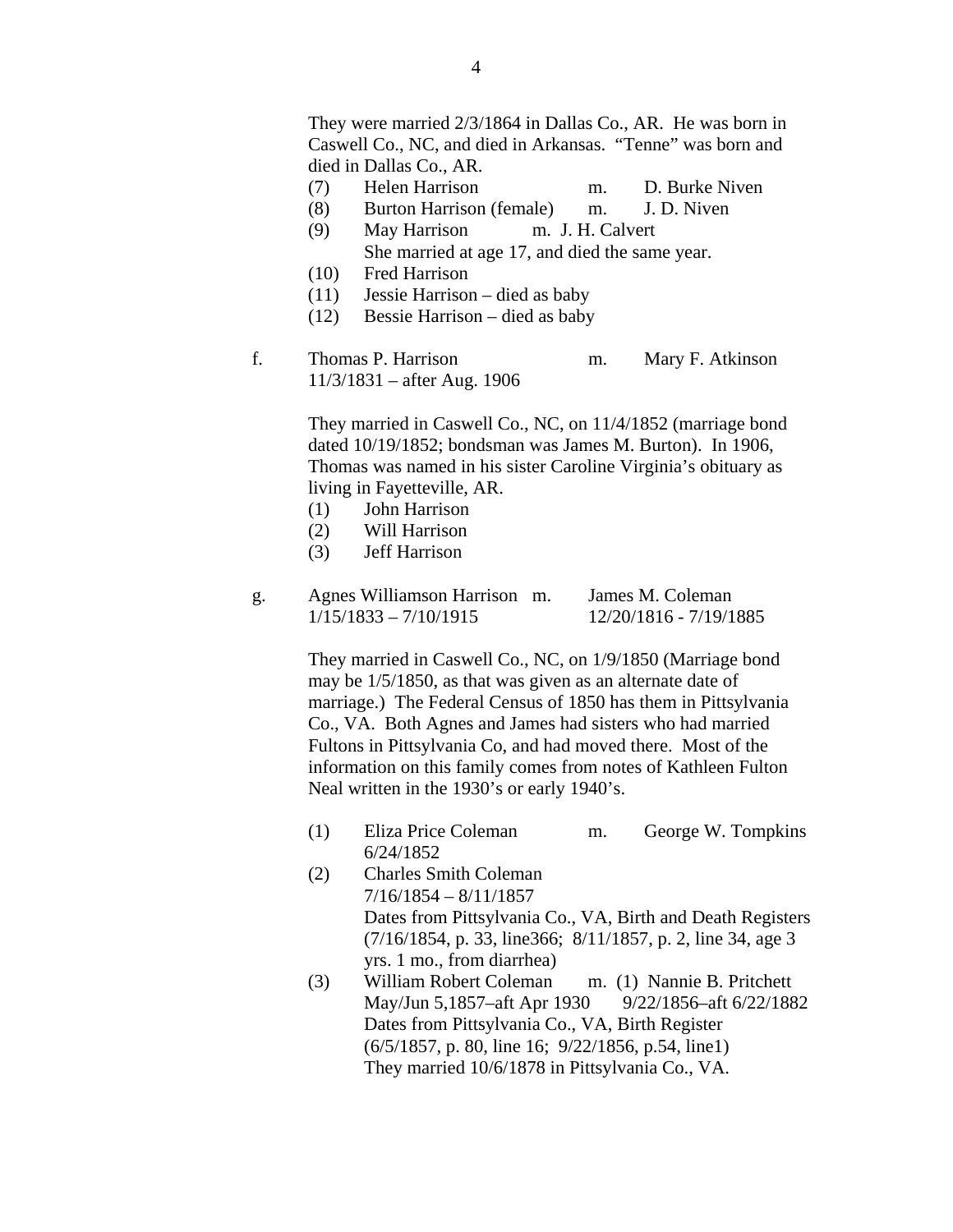|      | William Robert                                         | m. (2) Ella Comer           |
|------|--------------------------------------------------------|-----------------------------|
|      | They married 7/1883 (?).                               |                             |
| (4)  | Lucy Maria Coleman                                     | m. Thomas Adolphus McKinney |
|      | $8/27/1859 - 6/6/1933$                                 |                             |
|      | They married May 1927.                                 |                             |
| (5)  | Mary Emma Coleman                                      | m. Thomas Adolphus McKinney |
|      | $3/31/1862 - 9/10/1926$                                |                             |
|      | They married $4/12/1899$ .                             |                             |
| (6)  | <b>James Smith Coleman</b>                             | m. Betty Emma Robertson     |
|      | 9/16/1864                                              |                             |
|      | They married 11/2/1893. She was the daughter of J. J.  |                             |
|      | Robertson and Sally Walton.                            |                             |
| (7)  | Eddie Lee Coleman                                      |                             |
|      | $6/27/1867 - 6/6/1871$                                 |                             |
|      | Pittsylvania Co., VA, Birth Register has date of birth |                             |
|      | $3/5/1867$ (p. 13).                                    |                             |
| (8)  | Lelia Agnes Coleman                                    |                             |
|      | $6/27/1869 - 6/6/1871$                                 |                             |
|      | Pittsylvania Co., VA, Birth Register has date of birth |                             |
|      | June 1869 (p. 13).                                     |                             |
| (9)  | Virginia Maud Coleman                                  |                             |
|      | $4/9/1872 - 5/18/1874$                                 |                             |
| (10) | Eudora Alice Coleman                                   |                             |
|      | $5/27/1874 - 6/28/1878$                                |                             |
| (11) | Dandridge Harrison Coleman                             |                             |
|      | $10/1/1877 - 6/24/1900$                                |                             |
|      | Pittsylvania Co., VA, Birth Register has date of birth |                             |
|      | $10/14/1877$ (p. 14).                                  |                             |

| <b>Maria Louise Harrison</b> | m. | <b>John Kelly Fulton</b> |
|------------------------------|----|--------------------------|
| $10/7/1835 - 8/6/1906$       |    | $4/9/1834 - 4/28/1875$   |

Their Bible is in the possession of Kathleen Neal Dawson. The dates for them and their children are from that Bible. The Bible states that they were married 1/21/1852 at Mrs. T. Harrison's by Rev. Wm. Anderson. (Mrs. T. Harrison is Maria's sister Virginia Caroline, who had married Thomas D. Harrison).

Maria was from Caswell Co., NC, and their marriage bond is recorded there. The bond is dated 1/10/1852, with Thomas P. Harrison (her brother) as bondsman and her mother Susan B. Harrison gives consent.

John Kelly's will is in Pittsylvania Co., Will Book 3, p. 141, recorded 6/21/1875. He mentions his wife Maria L. and his